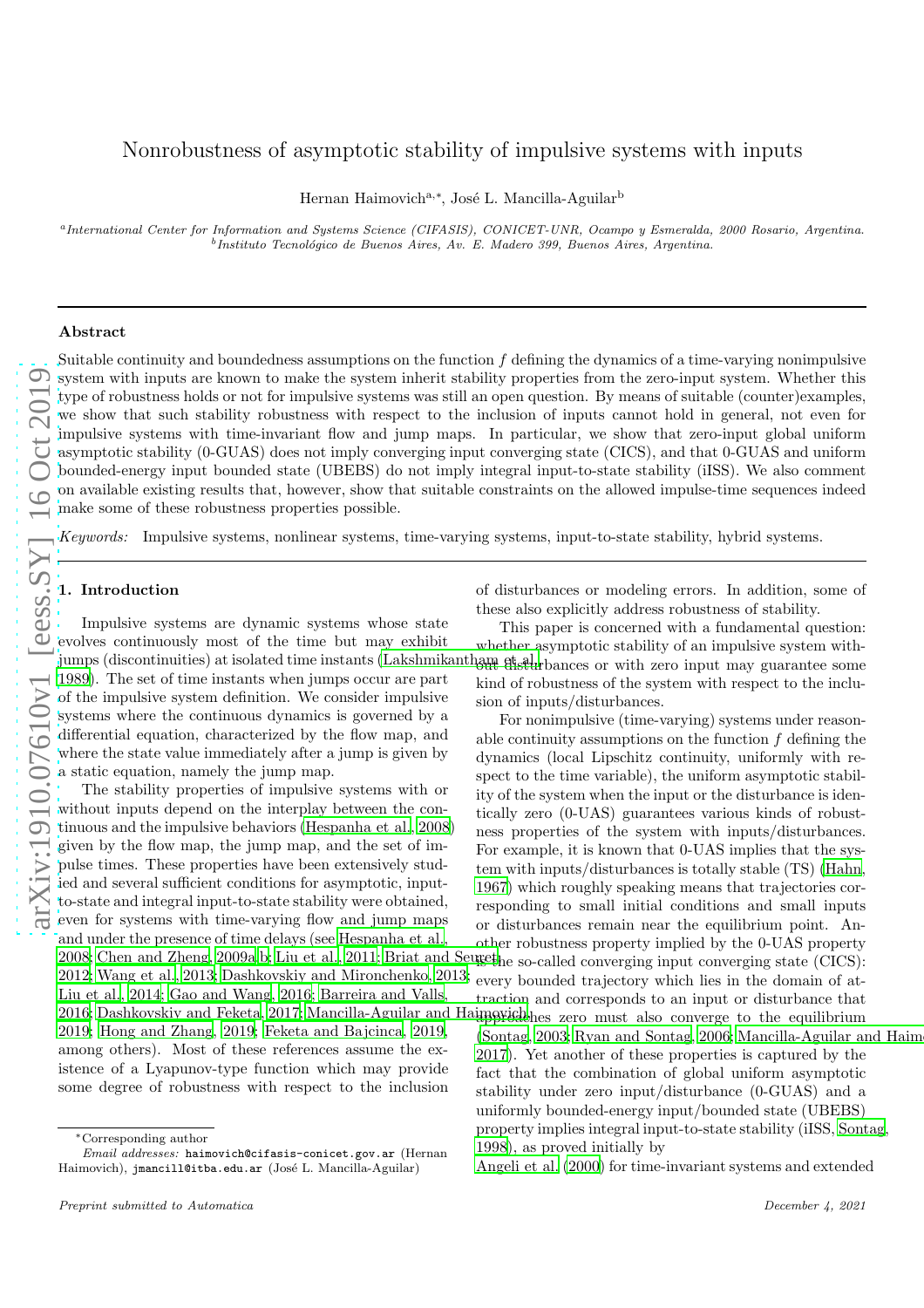to time-varying systems in [Haimovich and Mancilla-Aguilar](#page-7-16) [\(2018b\)](#page-7-16). A consequence of this fact can be loosely stated as follows: for some suitable way of measuring input energy, if the input energy is finite, then the state will converge to zero. This property can also be interpreted as providing some robustness of stability with respect to the inclusion of inputs, but provided that the state remains bounded under inputs of bounded energy.

In this paper, we address impulsive systems where both the flow and jump maps could be time-varying and depend on external inputs. We show that even under stronger uniform boundedness, and state and input Lipschitz continuity assumptions on the flow and jump maps, 0-GUAS implies neither CICS nor TS, and 0-GUAS and UBEBS do not imply iISS. We show that this is so even when 0-GUAS is uniform not only with respect to initial time but also over all possible impulse-time sequences and, moreover, also when the flow and jump maps are time-invariant and the former is input-independent. A very salient feature of our negative results is that they do not depend on how the input energy is measured; in other words, they are valid for any UBEBS and iISS gains, even of course when these could be different from each other. The results that we provide thus clearly illustrate that the stated nonrobustness of impulsive systems is of a very profound nature. This lack of robustness is directly related neither to how the input may enter into the system equations nor to the regularity of the flow and jump maps; it is indeed related to the fact that the definition of 0-GUAS usually considered in the literature of impulsive systems is too weak for guaranteeing any meaningful robustness property.

For (time-invariant) hybrid systems, it is known that 0-GUAS is robust with respect to the inclusion of inputs or disturbances [\(Goebel et al.](#page-7-17), [2012\)](#page-7-17). For this to happen, however, stability must take hybrid time into account, thus causing decay towards the equilibrium set not only when continuous time elapses but also whenever jumps occur. In this regard, we have already shown that if, in addition to elapsed time, the number of jumps is taken into account in the definition of asymptotic stability, then 0- GUAS and UBEBS imply iISS (see [Haimovich et al., 2019;](#page-7-18) [Haimovich and Mancilla-Aguilar, 2019\)](#page-7-19). The main contribution of this paper is thus to show that taking the number of jumps into account within the stability definition is unavoidable for the stated robustness to be possible.

**Notation.** N, N<sub>0</sub>, R, and  $\mathbb{R}_{\geq 0}$  denote the natural numbers, the nonnegative integers, the reals, and the nonnegative reals, respectively.  $|x|$  denotes the Euclidean norm of  $x \in \mathbb{R}^p$ . We write  $\alpha \in \mathcal{K}$  if  $\alpha : \mathbb{R}_{\geq 0} \to \mathbb{R}_{\geq 0}$  is continuous, strictly increasing and  $\alpha(0) = 0$ , and  $\alpha \in \mathcal{K}_{\infty}$ if, in addition,  $\alpha$  is unbounded. We write  $\beta \in \mathcal{KL}$  if  $\beta : \mathbb{R}_{\geq 0} \times \mathbb{R}_{\geq 0} \to \mathbb{R}_{\geq 0}, \ \beta(\cdot, t) \in \mathcal{K}_{\infty}$  for any  $t \geq 0$  and, for any fixed  $r > 0$ ,  $\beta(r, t)$  monotonically decreases to zero as  $t \to \infty$ . [r] is the least integer greater than or equal to  $r \in \mathbb{R}$ .

## 2. Problem Statement

Consider the time-varying impulsive system with inputs  $\Sigma$  defined by the equations

$$
\dot{x}(t) = f(t, x(t), u(t)), \quad \text{for } t \notin \gamma,
$$
 (1a)

<span id="page-1-0"></span>
$$
x(t) = h(t, x(t^-), u(t)), \quad \text{for } t \in \gamma,
$$
 (1b)

where  $t \geq 0$ ,  $x(t) \in \mathbb{R}^n$ ,  $u(t) \in \mathbb{R}^m$ ,  $f$  and  $h$  are functions from  $\mathbb{R}_{\geq 0} \times \mathbb{R}^n \times \mathbb{R}^m$  to  $\mathbb{R}^n$  such that  $f(t, 0, 0) = 0$  and  $h(t, 0, 0) = 0$  for all  $t \geq 0$ , and  $\gamma = {\tau_k}_{k=1}^{\infty}$ , with  $0 <$  $\tau_1 < \tau_2 < \cdots$  and  $\lim_{k \to \infty} \tau_k = \infty$ , is the impulse-time sequence. By "input", we mean a Lebesgue measurable and locally bounded function  $u : [0, \infty) \to \mathbb{R}^m$ ; we denote by  $U$  the set of all the inputs. An input u could represent, e.g., a control input or a disturbance input. We define for convenience  $\tau_0 = 0$ .

A solution of  $\Sigma$  corresponding to an initial time  $t_0 \geq 0$ , an initial state  $x_0 \in \mathbb{R}^n$  and an input  $u \in \mathcal{U}$  is a rightcontinuous function  $x : [t_0, T_x) \to \mathbb{R}^n$  such that  $x(t_0) = x_0$ and:

- i)  $x$  is locally absolutely continuous on each nonempty interval J of the form  $J = [\tau_k, \tau_{k+1}) \cap [t_0, T_x]$ , with  $k \geq 0$ , and  $\dot{x}(t) = f(t, x(t), u(t))$  for almost all  $t \in J$ ; and
- ii) for all  $\tau_k \in (t_0, T_x)$ , the left limit  $x(\tau_k^-)$  exists and is finite, and  $x(\tau_k) = h(\tau_k, x(\tau_k^-), u(\tau_k))$ .

The solution  $x$  is said to be maximally defined if no other solution  $y: [t_0, T_y) \to \mathbb{R}^n$  satisfies  $y(t) = x(t)$  for all  $t \in$  $[t_0, T_x)$  and has  $T_y > T_x$ . A solution x is forward complete if  $T_x = \infty$ , and  $\Sigma$  is forward complete if every maximal solution of  $\Sigma$  is forward complete.

We will use  $\mathcal{T}(t_0, x_0, u)$  to denote the set of maximally defined solutions of  $\Sigma$  corresponding to initial time  $t_0$ , initial state  $x_0$  and input u.

An important problem in control theory is understanding the dependence of state trajectories on the inputs, in particular when the inputs are bounded or when they converge to zero as  $t \to \infty$ . In order to make the latter precise, given an input  $u \in \mathcal{U}$ , an interval  $I \subset \mathbb{R}_{\geq 0}$ , and functions  $\rho_1, \rho_2 \in \mathcal{K}_{\infty}$ , we define

$$
||u_I||_{\infty} := \max\left\{\underset{t \in I}{\text{ess. sup}} |u(t)|, \underset{t \in \gamma \cap I}{\text{sup}} |u(t)|\right\},\qquad(2)
$$

$$
||u_I||_{\rho_1, \rho_2} := \int_I \rho_1(|u(s)|)ds + \sum_{s \in \gamma \cap I} \rho_2(|u(s)|). \tag{3}
$$

When  $I = [t_0, \infty)$  we simply write  $u_{t_0}$  instead of  $u_I$ . In both input bounds the values of u at the instants  $t \in \gamma$ are explicitly taken into account, since these values may instantaneously affect the state trajectory.

The following stability properties give characterizations of the behavior of the state trajectories when the inputs are bounded, converge to zero, or are identically zero. In what follows, **0** denotes the identically zero input.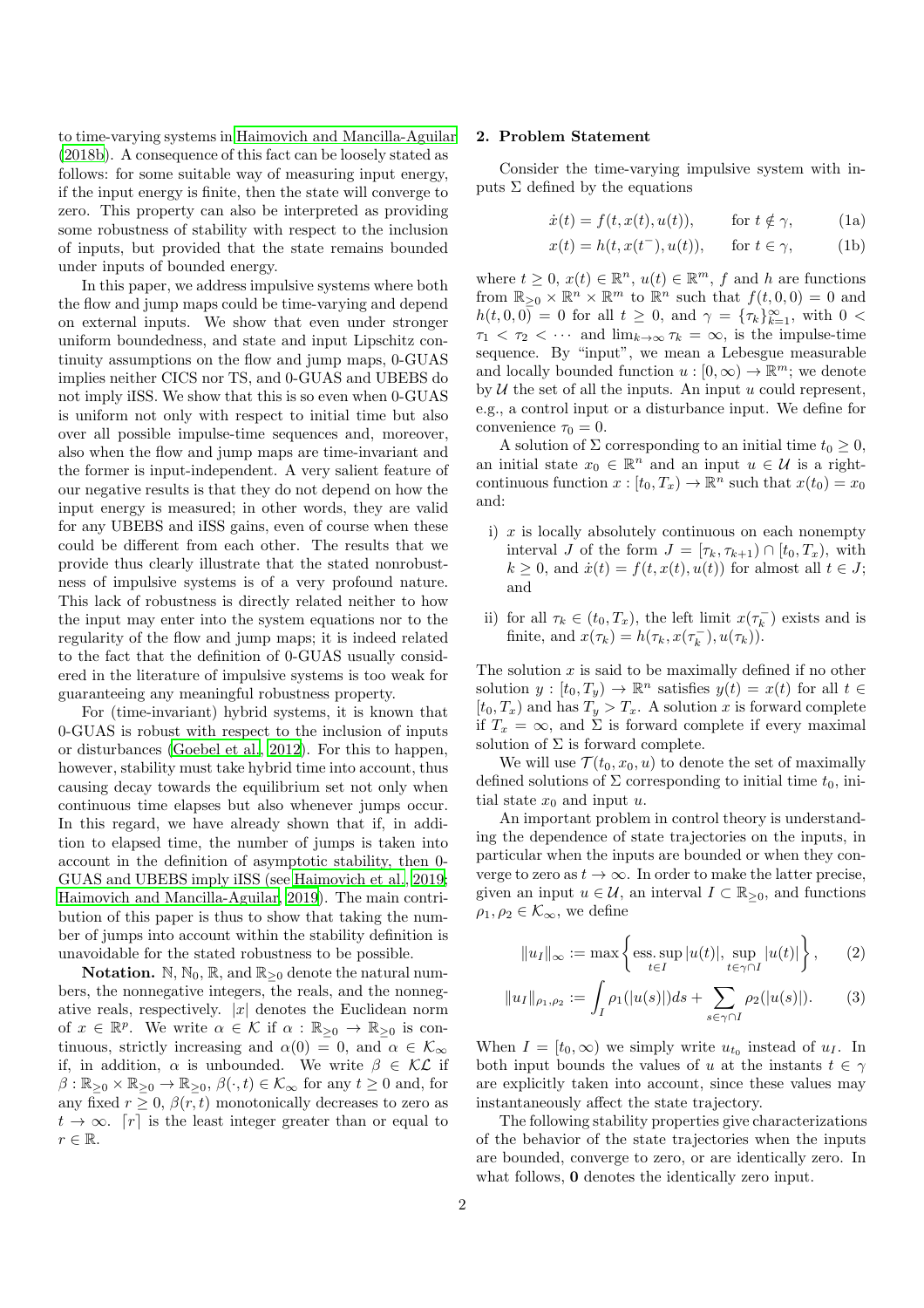**Definition 2.1.** The impulsive system  $\Sigma$  is

a) zero-input globally uniformly asymptotically stable (0- GUAS) if there exists  $\beta \in \mathcal{KL}$  such that for all  $t_0 \geq 0$ ,  $x_0 \in \mathbb{R}^n$ , and  $x \in \mathcal{T}(t_0, x_0, \mathbf{0})$ , it happens that x is forward complete and for all  $t \geq t_0$ 

$$
|x(t)| \leq \beta (|x_0|, t - t_0); \tag{4}
$$

b) uniformly bounded-energy input/bounded state (UBEBS) if  $\Sigma$  is forward complete and there exist  $\alpha, \rho_1, \rho_2 \in \mathcal{K}_{\infty}$ and  $c > 0$  such that

$$
\alpha(|x(t)|) \le |x_0| + \|u_{(t_0,t]}\|_{\rho_1, \rho_2} + c \tag{5}
$$

for all  $t \ge t_0 \ge 0$ ,  $x_0 \in \mathbb{R}^n$ ,  $u \in \mathcal{U}$ , and  $x \in \mathcal{T}(t_0, x_0, u)$ ;

c) integral input-to-state stable (iISS) if  $\Sigma$  is forward complete and there exist  $\beta \in \mathcal{KL}$  and  $\alpha, \rho_1, \rho_2 \in \mathcal{K}_{\infty}$  such that for all  $t_0 \geq 0$ ,  $x_0 \in \mathbb{R}^n$ ,  $u \in \mathcal{U}$  and  $x \in \mathcal{T}(t_0, x_0, u)$ , it happens that for all  $t \geq t_0$ ,

$$
\alpha(|x(t)|) \leq \beta(|x_0|, t - t_0) + ||u_{(t_0, t]}||_{\rho_1, \rho_2};\tag{6}
$$

- d) converging-input converging-state (CICS) if every forward complete and bounded solution  $x \in \mathcal{T}(t_0, x_0, u)$ , with  $t_0 \geq 0$ ,  $x_0 \in \mathbb{R}^n$ , and  $u \in \mathcal{U}$  such that  $||u_t||_{\infty} \to 0$ as  $t \to \infty$ , satisfies  $x(t) \to 0$  as  $t \to \infty$ ;
- e) totally stable (TS) if  $f(t, \xi, \mu) \equiv f_0(t, \xi) + \mu$ ,  $h(t, \xi, \mu) \equiv$  $h_0(t, \xi) + \mu$  and, for every  $\varepsilon > 0$  there exists  $\delta > 0$  such that every solution  $x \in \mathcal{T}(t_0, x_0, u)$ , with  $t_0 \geq 0, x_0 \in$  $\mathbb{R}^n$  with  $|x_0| < \delta$ , and  $u \in \mathcal{U}$  such that  $||u_{t_0}||_{\infty} < \delta$ , satisfies  $|x(t)| < \varepsilon$  for all  $t \in [t_0, T_x)$ .

Remark 2.2. The definition of total stability given above is a natural generalization, to impulsive systems, of the one usually considered in the literature of ordinary differential equations (see [Hahn, 1967,](#page-7-13) Chapter VII). ◦

<span id="page-2-2"></span>Remark 2.3. We say that [\(1\)](#page-1-0) is 0-GUAS (or UBEBS) uniformly with respect to a set  $\mathcal S$  of impulse-time sequences if every system  $\Sigma$  defined by [\(1\)](#page-1-0) with  $\gamma \in \mathcal{S}$  is 0-GUAS (or UBEBS) and, moreover, the bound [\(4\)](#page-2-0) [or [\(5\)](#page-2-1)] holds with the same  $\beta$  (or  $\rho_1, \rho_2, \alpha$  and c) for every such system.

From the definition of these stability properties, it easily follows that iISS implies 0-GUAS and UBEBS. For nonimpulsive time-varying systems and under appropriate assumptions on the flow map  $f$ , it was proved that 0-GUAS and UBEBS imply iISS [\(Haimovich and Mancilla-Aguilar,](#page-7-16) [2018b](#page-7-16), Theorem 1), and that 0-GUAS implies TS [\(Hahn,](#page-7-13) [1967,](#page-7-13) Theorem 56.4) and CICS (Mancilla-Aguilar and Haimovic $\mathbf{b}(t)$ [2017,](#page-7-14) Section 3.2). The question that naturally arises is thus whether the same implications remain true for impulsive systems.

In [Haimovich and Mancilla-Aguilar \(2018a,](#page-7-20) Theorem 3.2) it was shown that 0-GUAS and UBEBS imply iISS for

time-varying impulsive systems, assuming that the impulsetime sequence satisfies the so-called uniform incremental boundedness (UIB) condition [\(Haimovich and Mancilla-Aguilar,](#page-7-20) [2018a,](#page-7-20) Definition 3.2), and in [Haimovich et al. \(2019\)](#page-7-18) that the same implication holds without the UIB condition if the 0-GUAS property is strengthened.

<span id="page-2-0"></span>The main result of the current paper is to show that the mentioned implications do not remain valid if 0-GUAS is understood in the usual sense and the UIB condition is not assumed. We will do so through counterexamples in the next section.

## <span id="page-2-9"></span><span id="page-2-1"></span>3. Main results

In this section, we show that even if the flow and jump maps are time-invariant, 0-GUAS implies neither CICS nor TS, and 0-GUAS and UBEBS do not imply iISS. In addition, we will show that these negative results remain true when 0-GUAS and UBEBS are uniform over all possible impulse-time sequences (as per Remark [2.3\)](#page-2-2) but the jump map is allowed to be time-varying.

#### <span id="page-2-8"></span>3.1. Impulsive system equations

Consider the scalar impulsive system  $\Sigma$ , with a single input, of the form [\(1\)](#page-1-0) with

$$
f(t,\xi,\mu) = -\xi,\tag{7}
$$

$$
h(t,\xi,\mu) = \hat{h}(t,\xi) + \mu,\tag{8}
$$

<span id="page-2-7"></span><span id="page-2-4"></span><span id="page-2-3"></span>
$$
\hat{h}(t,\xi) = \begin{cases}\n\bar{h}(|\xi|) & \text{if } |\xi| \le e^{-\sigma(t)}, \\
|\xi| & \text{otherwise},\n\end{cases}
$$
\n(9)

where  $\bar{h}: \mathbb{R}_{\geq 0} \to \mathbb{R}_{\geq 0}$  is defined by

$$
\bar{h}(r) = \begin{cases}\n0 & \text{if } r = 0, \\
e^{\lceil \ln r \rceil} & \text{if } \lceil \ln r \rceil - 0.5 < \ln r \le 0, \\
(1 + e^{0.5})r - e^{\lceil \ln r \rceil - 0.5} & \text{if } \ln r \le \lceil \ln r \rceil - 0.5 \le 0, \\
r & \text{otherwise,} \n\end{cases}
$$
\n(10)

and the function  $\sigma$  is defined as follows. For  $i \in \mathbb{N}$ , let  $S_i$  be the increasing and finite sequence containing the first *i* natural numbers, i.e.  $S_1 = \{1\}$ ,  $S_2 = \{1, 2\}$ , etc., and construct the infinite sequence  $\{\sigma_k\}_{k=1}^{\infty}$  by concatenating  $S_1, S_2, \ldots$ , so that the first elements of  $\{\sigma_k\}$  are  $1, 1, 2, 1, 2, 3, 1, 2, 3, 4, \ldots$  Then, define

$$
\sigma(t):=\sigma_i-1\quad\text{when }t\in[i-1,i),\ i\in\mathbb{N}.
$$

The function  $\sigma$  can be equivalently defined as follows:

$$
a_i(t) = i, \text{ for } t \in [s_j + i, s_j + i + 1), \quad i = 0, ..., j, (11)
$$

$$
s_j := \sum_{i=1}^j i, \qquad j \in \mathbb{N}_0. \tag{12}
$$

Figure [1](#page-3-0) illustrates the function  $h(0, \cdot, 0)$ . The function  $h$  in  $(8)$  is nondecreasing in the absolute value of the

<span id="page-2-6"></span><span id="page-2-5"></span> $\sum_{i=0}$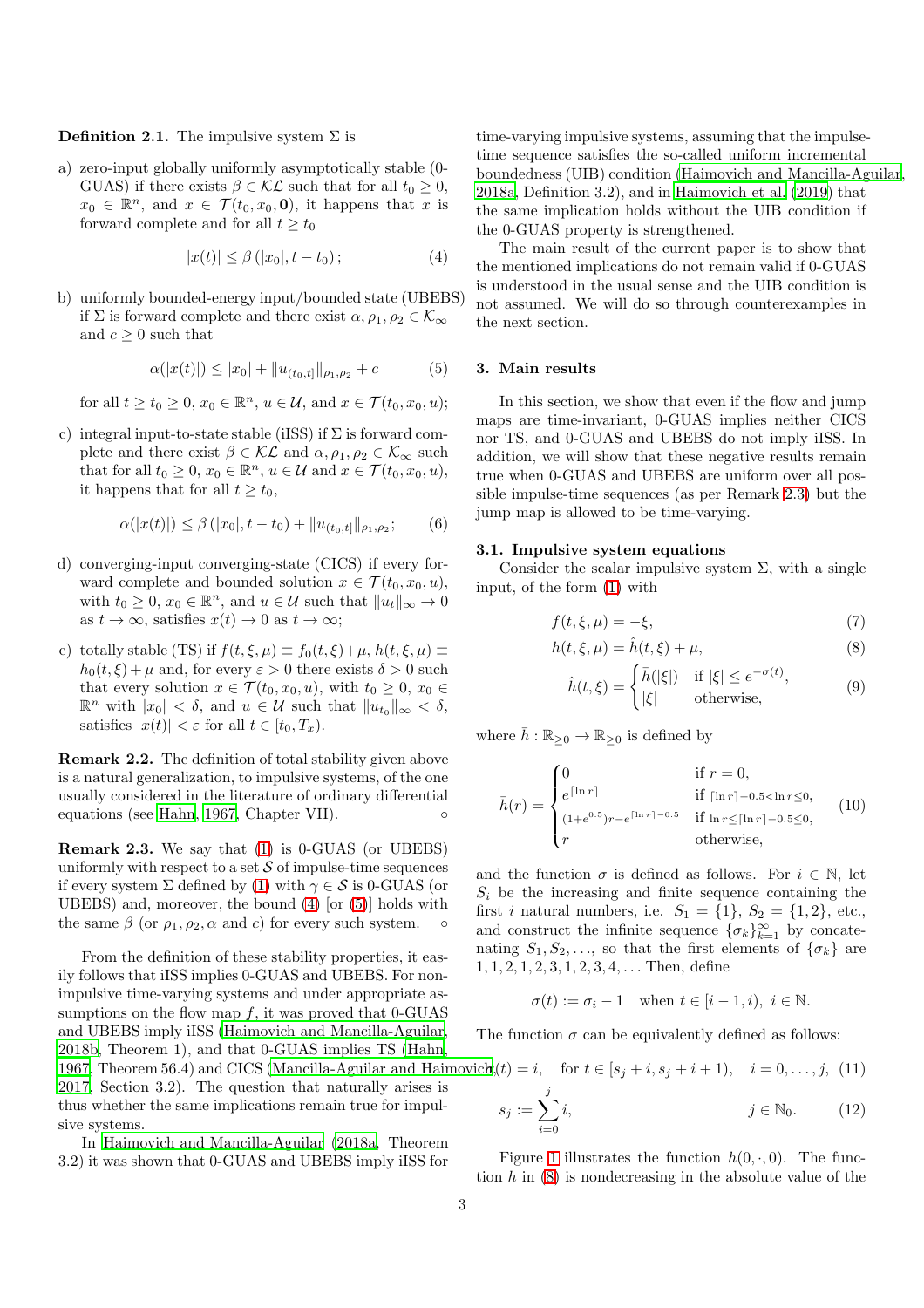

<span id="page-3-0"></span>Figure 1: The function  $h(0,\xi,0)$  for  $\xi \geq 0$ .

state variable when the other variables are fixed, i.e. h satisfies  $h(t, |\xi_1|, \mu) \geq h(t, |\xi_2|, \mu)$  for all  $t \geq 0, \mu \in \mathbb{R}$ and  $|\xi_1| \geq |\xi_2| \geq 0$ . Note that system  $\Sigma$  with f and h defined, respectively, by [\(7\)](#page-2-4) and [\(8\)](#page-2-3), and  $\gamma$  any impulsetime sequence, is forward complete, since the differential equation [\(1a\)](#page-1-0) has no finite escape time.

**Remark 3.1.** If the impulse-time sequence  $\gamma$  is such that  $\sigma(t) = 0$  for every  $t \in \gamma$ , then the evolution of [\(1\)](#page-1-0) with  $(7)-(8)$  $(7)-(8)$  $(7)-(8)$  becomes equivalent to that arising when h in  $(8)$ is replaced by the time-invariant jump map  $h_{ti}(\xi,\mu)$  =  $h(0,\xi,\mu)$ . Therefore, in such a case the system [\(1\)](#page-1-0) with  $(7)$ – $(8)$  is equivalent to an impulsive system having timeinvariant flow and jump maps.

<span id="page-3-2"></span>The following property of  $\sigma$  will be instrumental in establishing 0-GUAS.

**Lemma 3.2.** For every  $k \in \mathbb{N}_0$  there exists  $\overline{T}_k > 0$  such *that for every*  $t_0 \geq 0$  *there exists*  $t_0 \leq t^* \leq t_0 + \bar{T}_k$  *such that*  $\sigma(s) \geq k+1$  *for all*  $t^* \leq s \leq t^*+1$ *.* 

**Proof.** Let  $k \in \mathbb{N}_0$ . Set  $\overline{T}_k = k + 1 + s_{k+2}$ , with  $s_j =$  $\sum_{i=0}^{j} i$ . According to [\(11\)](#page-2-5), we have  $\sigma(s) \geq k+1$  for  $s \in$  $[s_j + k + 1, s_{j+1})$  for all  $j \ge k+1$ .

If  $t_0 \leq \overline{T}_k$ , take  $t^* = \overline{T}_k$ .

If  $t_0 > \overline{T}_k$ , let  $\kappa := \max\{j \in \mathbb{N}_0 : s_j \le t_0\}$ . Clearly,  $\kappa \geq k+2$  and  $s_{\kappa} \leq t_0 < s_{\kappa+1}$ . If  $s_{\kappa} \leq t_0 \leq s_{\kappa} + k + 1$ , take  $t^* = s_{\kappa} + k + 1$ .

If  $s_{\kappa} + k + 1 < t_0 \le s_{\kappa+1} - 1$ , take  $t^* = t_0$ . Otherwise, take  $t^* = s_{\kappa+1} + k + 1$ .

# <span id="page-3-4"></span>3.2. 0-GUAS and UBEBS

**Lemma 3.3.** *The impulsive system*  $\Sigma$  *in* [\(1\)](#page-1-0), with f and h *defined by* [\(7\)](#page-2-4) and [\(8\)](#page-2-3), respectively, and  $\gamma$  any impulse*time sequence, is 0-GUAS and UBEBS. Moreover, [\(1\)](#page-1-0) with [\(7\)](#page-2-4)–[\(8\)](#page-2-3) is 0-GUAS and UBEBS both uniformly with respect to the set of all impulse-time sequences.*

**Proof.** We will prove that  $\Sigma$  is 0-GUAS by establishing that: i)  $\Sigma$  is 0-input globally uniformly stable (0-GUS), i.e. there exists a class- $\mathcal{K}_{\infty}$  function  $\nu$  such that for all  $x \in \mathcal{T}(t_0, x_0, \mathbf{0})$  with  $t_0 \geq 0$  and  $x_0 \in \mathbb{R}$  it happens that  $|x(t)| \leq \nu(|x_0|)$  for all  $t \geq t_0$ ; and ii) for all  $0 < \varepsilon < r$  there exists  $T = T(r, \varepsilon) \geq 0$  such that for all  $x \in \mathcal{T}(t_0, x_0, \mathbf{0})$ with  $t_0 \geq 0$  and  $|x_0| \leq r$  we have that  $|x(t)| \leq \varepsilon$  for some  $t \in [t_0, t_0 + T]$ .

Since for all  $x \in \mathcal{T}(t_0, x_0, \mathbf{0}), |x| \in \mathcal{T}(t_0, |x_0|, \mathbf{0}),$  and  $x(t) \equiv 0$  when  $x_0 = 0$ , we only have to establish i) and ii) for positive initial conditions  $x_0$ . Let  $x \in \mathcal{T}(t_0, x_0, \mathbf{0})$  with  $t_0 \ge 0$  and  $x_0 > 0$ . Then  $x(t) > 0$  for all  $t \ge t_0$ . If  $x_0 > 1$ then  $x(t) \leq x_0$  for all  $t \geq t_0$ . Suppose that the latter is not true. Since  $x(t)$  is nonincreasing between consecutive impulse times, the first time t for which  $x(t) > x_0$  must be an impulse time  $t \in \gamma \cap (t_0, \infty)$ . For such a time t we have that  $x(t^-) \leq x_0$  and  $x(t) = h(t, x(t^-), 0)$ . Since h is non decreasing in the absolute value of its second argument, we have that  $x(t) = h(t, x(t^-), 0) \leq h(t, x_0, 0) = x_0$ , which is absurd. Suppose now that  $0 < x_0 \leq 1$ . Let  $k(x_0) = \lceil \ln x_0 \rceil \leq 0$ . Then  $x(t) \leq e^{k(x_0)}$  for all  $t \geq t_0$ . Suppose on the contrary that  $x(t) > e^{k(x_0)}$  for some  $t \geq$  $t_0$ . Since x is nonincreasing between consecutive impulsetimes and  $x(t_0) \leq e^{k(x_0)}$ , the first time  $t \geq t_0$  for which  $x(t) > e^{k(x_0)}$  has to be an impulse-time  $t \in \gamma \cap (t_0, \infty)$ . Then we have that  $x(s) \leq e^{k(x_0)}$  for all  $s \in [t_0, t)$  and  $x(t) = h(t, x(t^-), 0) > e^{k(x_0)}$ . Since  $x(t^-) \le e^{k(x_0)}$  and h is nondecreasing in the absolute value of its second argument, we have that  $h(t, x(t^-), 0) \leq h(t, e^{k(x_0)}, 0) = e^{k(x_0)},$ arriving to a contradiction.

<span id="page-3-3"></span>Since the function  $\bar{\nu}(r) = r$  for  $r > 1$  and  $\bar{\nu}(r) = e^{\lceil \ln r \rceil}$ for  $0 \le r \le 1$  is non decreasing and  $\lim_{r \to 0^+} \bar{\nu}(r) = 0$ , there exists  $\nu \in \mathcal{K}_{\infty}$  such that  $\bar{\nu}(r) \leq \nu(r)$  for all  $r \geq 0$ . In consequence  $\Sigma$  satisfies item i) with such a function  $\nu$ . For establishing ii) we first prove the following.

<span id="page-3-1"></span>Claim 1. Let  $k \in \mathbb{N}_0$ . Then there exists  $T_k > 0$  such that *for all*  $x \in \mathcal{T}(t_0, x_0, \mathbf{0})$  *with*  $t_0 \geq 0$  *and*  $0 < x_0 \leq e^{-k}$  *there is a*  $t \in [t_0, t_0 + T_k]$  *such that*  $x(t) \leq e^{-(k+1)}$ .

**Proof of Claim [1:](#page-3-1)** Suppose that  $x \in \mathcal{T}(t_0, x_0, \mathbf{0})$  with  $t_0 \geq 0$  and  $0 < x_0 \leq e^{-k}$ . Note that  $0 < x(t) \leq e^{k(x_0)} \leq$  $e^{-k}$  for all  $t \ge t_0$ , with  $k(x_0)$  as defined above. Let  $\overline{T}_k > 0$ and  $t^* \in [t_0, t_0 + \bar{T}_k]$  be the quantities coming from Lemma [3.2.](#page-3-2) Suppose that  $x(t) > e^{-(k+1)}$  for all  $t \in [t^*, t^* + 1]$ . Since  $\sigma(t) \geq k+1$  on  $[t^*, t^* + 1]$ , from the definitions of f and h we have that  $x(t) = x(t^*)e^{-(t-t^*)}$  for all  $t \in$  $[t^*, t^* + 1]$ . Therefore  $x(t^* + 1) = x(t^*)e^{-1} \leq e^{-(k+1)}$ , which is absurd. In consequence there exists  $t \in [t^*, t^* + 1]$ so that  $x(t) \leq e^{-(k+1)}$ , and the claim follows by taking  $T_k = \bar{T}_k + 1.$  $k + 1.$ 

We proceed to prove ii). Let  $0 < \varepsilon < r$ . Suppose that  $r \le 1$ . Let  $t_0 \ge 0$ ,  $0 < x_0 \le r$  and  $x \in \mathcal{T}(t_0, x_0, \mathbf{0})$ . Pick  $k_1, k_2 \in \mathbb{N}_0$  such that  $e^{-k_2} < \varepsilon < r \le e^{-k_1}$ . Let  $T_{k_1}, T_{k_1+1}, \ldots, T_{k_2-1}$  be the quantities coming from Claim [1](#page-3-1) corresponding to  $k = k_1, \ldots, k_2 - 1$  $k = k_1, \ldots, k_2 - 1$ . Applying Claim 1 in a recursive way, it follows that there exists  $t_0 \leq t_1 \leq$  $\cdots \leq t_{k_2-k_1}$ , with  $t_1 - t_0 \leq T_{k_1}, \ldots, t_{k_2-k_1} - t_{k_2-k_1-1} \leq$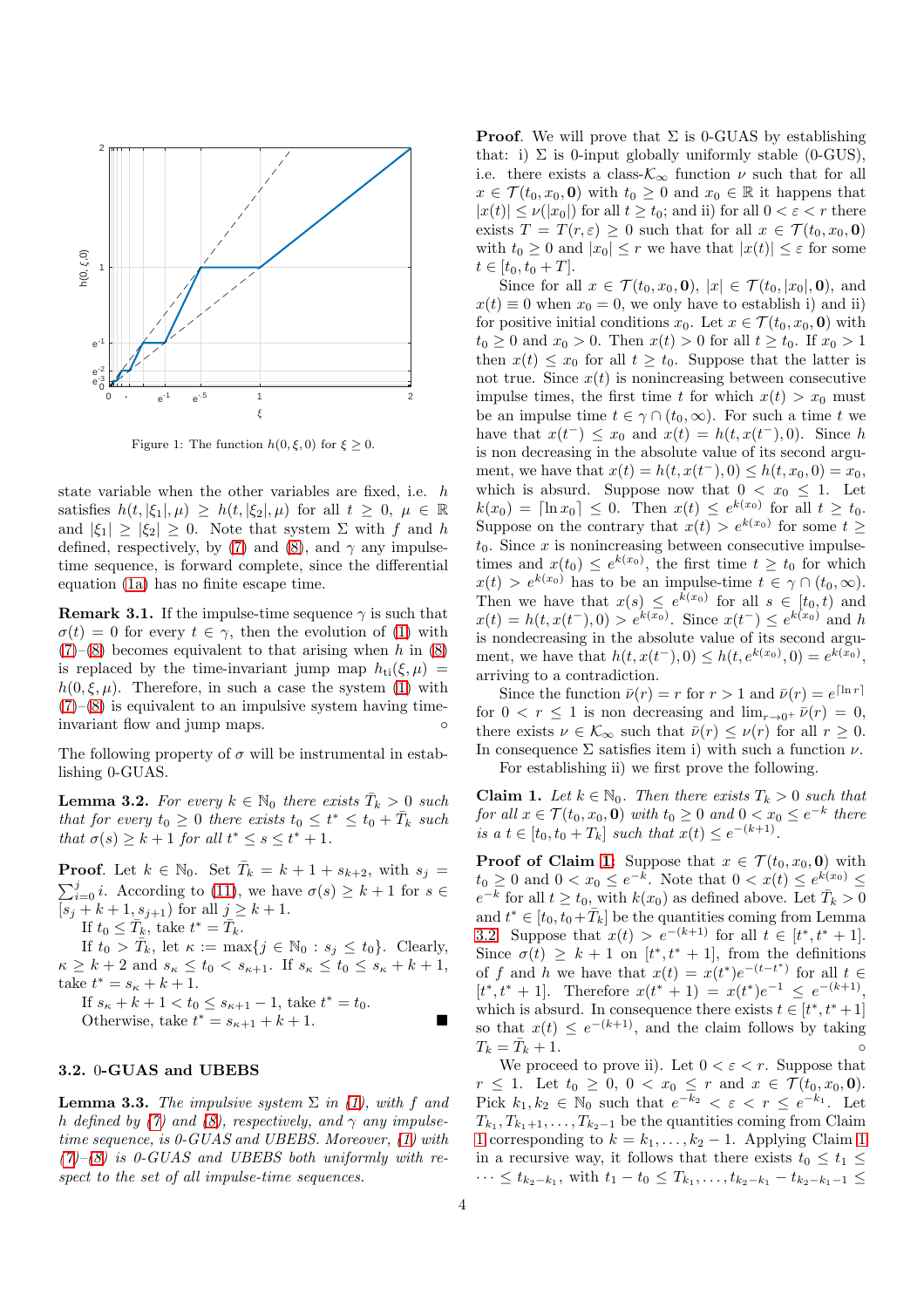$T_{k_2-1}$  such that  $x(t_j) \leq e^{-(k_1+j)}$  for all  $j = 1, ..., k_2 - 1$  $k_1$ . In consequence  $x(t_{k_2-k_1}) \leq e^{-k_2} < \varepsilon$  and  $t_{k_2-k_1}$  –  $t_0 \leq \sum_{i=0}^{k_2-k_1-1} T_{k_1+j}$ . So item ii) holds in this case with  $T(r,\varepsilon) = \sum_{i=0}^{k_2-k_1-1} T_{k_1+j}.$ 

Suppose now that  $r > 1$ . If  $x_0 \leq 1$ , then  $x(t) < \varepsilon$  for some  $t \in [t_0, t_0 + T(1, \varepsilon)]$ . If  $x_0 > 1$ , then by solving the equations [\(1\)](#page-1-0) on the interval  $I = [t_0, t_0 + \ln x_0]$  it follows that  $x(t) = x_0 e^{-(t-t_0)}$  for all  $t \in I$ . So  $x(t_0 + \ln x_0) = 1$ . In consequence, there exists  $t \in [t_0 + \ln x_0, t_0 + \ln x_0 + T(1, \varepsilon)]$ such that  $x(t) < \varepsilon$ , and ii) follows with  $T(r, \varepsilon) = \ln r +$  $T(1,\varepsilon)$  in this case.

The existence of a function  $\beta \in \mathcal{KL}$  as in the definition of 0-GUAS follows from i) and ii) and the steps used in the proof of [\(Lin et al., 1996](#page-7-21), Lemma 2.5). The fact that the same  $\beta$  can be used for every impulse-time sequence  $\gamma$ follows from the fact that neither the function  $\nu$  in i) nor the time  $T(r,\varepsilon)$  in ii) depends on the specific  $\gamma$ .

The system  $\Sigma$  is UBEBS because for all  $x \in \mathcal{T}(t_0, x_0, u)$ with  $t_0 \geq 0$ ,  $x_0 \in \mathbb{R}$  and  $u \in \mathcal{U}$ ,

$$
|x(t)| \le |x_0| + \|u_{(t_0, t]}\| + 1 \tag{13}
$$

holds for  $||u_I||$  defined as

$$
||u_I|| = \int_I |u(t)|dt + \sum_{t \in \gamma \cap I} |u(t)|.
$$

For a contradiction, suppose there is  $t \geq 0$  such that [\(13\)](#page-4-0) does not hold. Since  $|x|$  is nonincreasing between consecutive impulse times, the first time  $t^*$  for which  $(13)$ is not true must satisfy  $t^* \in \gamma \cap (t_0, \infty)$ . Then  $|x(t)| \le$  $|x_0| + ||u_{(t_0,t]}|| + 1$  for all  $t \in [t_0,t^*)$  and  $|x(t^*)| > |x_0| +$  $||u_{(t_0,t^*)}||+1.$  Since  $|x(t^{*-})| \leq |x_0| + ||u_{(t_0,t^*)}||+1$ , it follows that

$$
|x(t^*)| \le h(t^*, |x(t^{*-})|, u(t^*))
$$
  
\n
$$
\le h(t^*, |x_0| + \|u_{(t_0, t^*)}\| + 1, u(t^*))
$$
  
\n
$$
\le |x_0| + \|u_{(t_0, t^*)}\| + 1 + |u(t^*)|
$$
  
\n
$$
= |x_0| + \|u_{(t_0, t^*)}\| + 1,
$$

Which is absurd. Here we have used that  $h$  is nondecreasing in its second argument and the fact that  $h(t, \xi, \mu) =$  $|\xi| + \mu$  if  $|\xi| \geq 1$ . Since [\(13\)](#page-4-0) holds for every impulse-time sequence  $\gamma$ , then we have also established UBEBS uniformly with respect to the set of all impulse-time sequences.  $\blacksquare$ 

<span id="page-4-3"></span>**Remark 3.4.** It can be verified that the functions  $f$  and  $g(t,\xi,\mu) = h(t,\xi,\mu) - \xi$  belong to  $\mathcal{AL}$  with the class  $\mathcal{AL}$  as defined in [Haimovich and Mancilla-Aguilar \(2018a,](#page-7-20) Definition 3.1). So,  $\Sigma$  is iISS for every impulse time sequence  $\gamma$ which is UIB according to [Haimovich and Mancilla-Aguilar](#page-7-20) [\(2018a,](#page-7-20) Theorem 3.2). See also [Haimovich et al. \(2019\)](#page-7-18).

#### 3.3. 0-GUAS implies neither CICS nor TS

In this section, we show that for the impulse-time sequence  $\gamma^*$  defined below, the system  $\Sigma$  with  $f$  and  $h$  given

by  $(7)-(8)$  $(7)-(8)$  is not CICS and that if we consider the function  $f(t,\xi,\mu) = -\xi + \mu$  instead of  $f(t,\xi) = -\xi$ , then the resulting system  $\Sigma$  is not TS.

For  $N \in \mathbb{N}$ , consider the finite sequence  $\mathcal{S}_N = {\{\tau_{N,k}\}}_{k=1}^{2^N}$  $_{k=0}$ with  $\tau_{N,k} = s_N + \frac{k}{2^{N+1}}$ , where  $s_N$  is defined by [\(12\)](#page-2-6). Define  $\gamma^*$  as the sequence obtained by concatenating  $S_1, S_2, \ldots$ , so that the first elements of  $\gamma^*$  are  $s_1$ ,  $s_1 + \frac{1}{4}$ ,  $s_1 + \frac{2}{4}$ ,  $s_2$ ,  $s_2 + \frac{1}{8}$ ,  $s_2 + \frac{2}{8}$ ,  $s_2 + \frac{3}{8}$ ,  $s_2 + \frac{4}{8}$ ,... The sequence  $\gamma^*$  has the property that  $\sigma(t) = 0$  for every  $t \in \gamma^*$  [recall [\(11\)](#page-2-5)–[\(12\)](#page-2-6)]. According to Remark [3.1,](#page-3-3) then the system  $\Sigma$  in [\(1\)](#page-1-0) with [\(7\)](#page-2-4)–[\(8\)](#page-2-3) and  $\gamma = \gamma^*$  becomes equivalent to a system with time-invariant flow and jump maps.

**Theorem 3.5.** *The system*  $\Sigma$  *with*  $f$  *and*  $h$  *given* by  $(7)$ – *[\(8\)](#page-2-3),* and with  $\gamma = \gamma^*$ *, is not CICS.* 

**Proof.** Consider the input  $u^*$  defined as follows:

<span id="page-4-1"></span>
$$
u^*(t) = \begin{cases} \mu_N & \text{if } t = \tau_{N,k}, \\ 0 & \text{otherwise}, \end{cases}
$$
 (14)

$$
\mu_N = \frac{1 - e^{-\Delta_N}}{1 - e^{-1/2}}, \quad \Delta_N = 2^{-(N+1)}.
$$
 (15)

<span id="page-4-0"></span>Note that  $||u^*_{s_N}||_{\infty} = \mu_N$  for all N, since  $|u^*(t)| \leq \mu_N$  for all  $t > s_N$  and  $u^*(\tau_{N,k}) = \mu_N$  for all  $k = 1, \ldots, 2^N$ . Therefore  $||u_t^*||_{\infty} \to 0$  as  $t \to \infty$  because  $||u_t^*||$  is nonincreasing in t and  $\mu_N \to 0$ .

Let x be the unique solution of  $\Sigma$  corresponding to  $u^*$ and satisfying the initial condition  $x(0) = 0$ . We claim that  $x(s_N + 1/2) > 1$  for all  $N \in \mathbb{N}$ .

By solving the equations of  $\Sigma$  on  $[0, s_1]$  it is clear that  $x(s_1) = \mu_1 > 0$ . So,  $x(t) > 0$  for all  $t \geq s_1 = 1$ . Let  $N \in \mathbb{N}$ , then, if  $I_N = [s_N, s_N + 1/2]$ , we have that  $\gamma^* \cap I_N = \mathcal{S}_N$ and that  $\sigma(t) = 0$  for all  $t \in I_N$ . Let  $\xi_{N,k} = x(\tau_{N,k})$  for  $k = 0, \ldots, 2^N$ . Then, for all  $0 \le k \le 2^N - 1$ ,  $\xi_{N,k+1} =$  $\bar{h}(\xi_{N,k}e^{-\Delta_N}) + \mu_N$ . Since  $\bar{h}(r) \geq r$  for all  $r \geq 0$ , we have that for all  $1 \leq k \leq 2^N - 1$ 

$$
\xi_{N,k+1} \ge \xi_{N,k} e^{-\Delta_N} + \mu_N.
$$

By induction on  $k$  it can be proved that

$$
\xi_{N,k} \ge \mu_N \sum_{j=0}^{k-1} e^{-j\Delta_N}.
$$

Therefore

$$
x(s_N + 1/2) = \xi_{N,2^N} \ge \mu_N \sum_{j=0}^{2^N - 1} e^{-j\Delta_N} = 1.
$$

Since  $s_N \to \infty$ , it follows that  $x(t)$  does not converge to 0 as  $t \to \infty$ , and thus  $\Sigma$  is not CICS.

<span id="page-4-2"></span>**Theorem 3.6.** *The system*  $\Sigma$  *with*  $f(t, \xi, \mu) = -\xi + \mu$ *, h given by* [\(8\)](#page-2-3) and  $\gamma = \gamma^*$ , *is* 0*-GUAS but not TS.*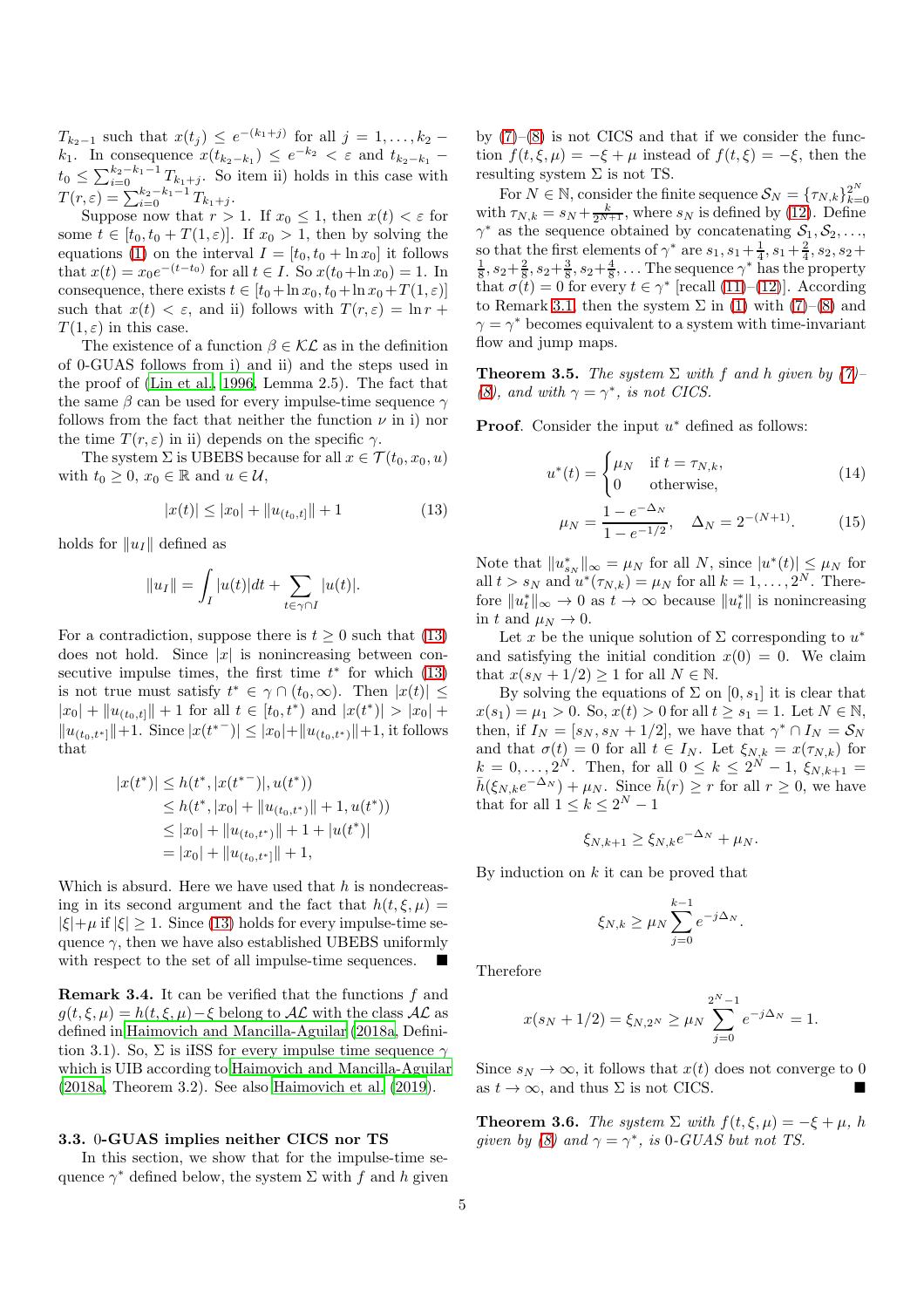**Proof.** It is clear that  $\Sigma$  is 0-GUAS, since its zero-input system is the same as that of the system considered in Lemma [3.3.](#page-3-4) Consider the input  $u^*$  defined in the proof of Theorem [3.5.](#page-4-1) Given  $\delta > 0$ , let N be so that  $\mu_N < \delta$ . Then  $||u^*_{s_N}||_{\infty} < \delta$ . Let  $x \in \mathcal{T}(s_N, 0, u^*)$ . By proceeding as in the proof of Theorem [3.5](#page-4-1) it follows that  $|x(s_N + 1/2)| \geq 1$ , showing that  $\Sigma$  is not TS.

# 3.4. 0-GUAS and UBEBS do not imply iISS

<span id="page-5-0"></span>Next, we prove that  $\Sigma$  with f and h defined by [\(7\)](#page-2-4) and [\(8\)](#page-2-3), respectively, and with  $\gamma = \gamma^*$  is not iISS.

Theorem 3.7. *Let* Σ *be the system considered in Theorem* [3.5.](#page-4-1) *Then*  $\Sigma$  *is not iISS.* 

<span id="page-5-6"></span>Theorem [3.7](#page-5-0) is a straightforward consequence of the following result.

Lemma 3.8. *Let* Σ *be the system considered in Theorem* [3.5.](#page-4-1) Let  $\rho_1, \rho_2 \in \mathcal{K}_{\infty}$  and write  $||u|| = ||u||_{\rho_1, \rho_2}$ . Let  $\delta_1, \delta_2 > 0$ . Then, there exist  $t_0, t, x_0, u$  such that  $0 \le t_0 \le$  $t, |x_0| \leq \delta_1, ||u|| \leq \delta_2$ , and the system solution x corre*sponding to initial time*  $t_0$ *, initial condition*  $x_0$  *and input* u *satisfies*

$$
|x(t)| \ge e^{-1}.
$$

**Proof.** If  $\delta_1 \geq e^{-1}$ , then the result follows trivially with  $t = t_0$ . So, consider  $\delta_1 < e^{-1}$ . Define

$$
n_0 = -\lfloor \ln \delta_1 \rfloor,
$$
  
\n
$$
\bar{\mu} = \min \{ \rho_2^{-1}(\delta_2/n_0), e^{-n_0+1} - e^{-n_0} \},\
$$
  
\n
$$
\Delta = \min \left\{ \ln \frac{1}{1 - \bar{\mu}}, \ln \frac{1 + \sqrt{e}\bar{\mu}}{1 + \bar{\mu}} \right\}.
$$

Note that  $0 < \Delta < 1/2$ . Consider the input construction algorithm given as Algorithm [1.](#page-5-1) The rationale for this

| <b>Algorithm 1:</b> Input sequence construction                                    |  |
|------------------------------------------------------------------------------------|--|
| Data: $\delta_1$ , $\Delta$ , $\bar{\mu}$                                          |  |
| <b>Output:</b> $F, \{\xi_k\}_{k=1}^F, \{\mu_k\}_{k=1}^F, \{k_i\}_{i=1}^{n_1}$      |  |
| begin Initialization                                                               |  |
| $\xi_0 = e^{\lfloor \ln \delta_1 \rfloor}, k \leftarrow 0, i \leftarrow 0;$<br>(I) |  |
| repeat                                                                             |  |
| $\ell_k = -\ln \xi_k - \Delta$ ;<br>(R1)                                           |  |
| $k \leftarrow k + 1$ ;<br>(R2)                                                     |  |
| if $-\ell_{k-1} - 0.5 \leq \ln \xi_{k-1} - \Delta \leq -\ell_{k-1}$ then           |  |
| (Ri1)<br>$\mu_k = \bar{\mu};$                                                      |  |
| (Ri2)                                                                              |  |
| $i \leftarrow i + 1;$<br>$k_i = k;$<br>(Ri3)                                       |  |
| else                                                                               |  |
| (Re)<br>$\mu_k = 0;$                                                               |  |
| $\xi_k = \bar{h}(\xi_{k-1}e^{-\Delta}) + \mu_k;$<br>(R3)                           |  |
| until $\xi_k \geq e^{-1}$ :                                                        |  |

algorithm is as follows. It will later be shown that this algorithm generates a sequence of state values (namely  $\{\xi_k\}$ )

that will constitute a lower bound for the state evolution at the impulse times. This input construction algorithm generates a zero input (namely  $\mu_k = 0$ ) whenever the unforced system dynamics pushes the state farther from the origin. A small input  $(\mu_k = \bar{\mu})$  is generated only when necessary to make the subsequent unforced dynamics keep steering the state farther.

The algorithm begins by setting an initial condition for the state lower bound sequence  $\xi_0 = e^{\lfloor \ln \delta_1 \rfloor} \leq \delta_1$ , at the initialization step (I). Then, in the repeat block at (R1), it happens that  $\ell_0 = -\lceil \ln \xi_0 - \Delta \rceil = -\lceil \lfloor \ln \delta_1 \rfloor - \ell \rceil$  $\Delta$  = - $\ln \delta_1$  =  $n_0$ . At (R2), k is set to  $k = 1$ . Then, the if condition initially holds, because  $-\ell_0 = \left[\ln \xi_0 - \frac{\xi_0}{\xi_0}\right]$  $\Delta \vert \geq \ln \xi_0 - \Delta = \vert \ln \delta_1 \vert - \Delta = -\ell_0 - \Delta > -\ell_0 - 0.5.$ Consequently, at the first iteration, corresponding to  $k =$ 1, (Ri1) to (Ri3) will be executed so that  $\mu_1 = \bar{\mu}$ , *i* is set to  $i = 1$  and  $k_1 = k = 1$ . At (R3), we have  $\xi_1 =$  $\bar{h}(\xi_0 e^{-\Delta}) + \mu_1 = \bar{h}(e^{\lfloor \ln \delta_1 \rfloor - \Delta}) + \bar{\mu} = e^{\lfloor \ln \delta_1 \rfloor} + \bar{\mu}$ , where we have used [\(10\)](#page-2-7). Recalling the definition of  $\bar{\mu}$ , it follows that  $\xi_0 < \xi_1 \leq e^{-n_0+1}$ .

We claim that this algorithm finishes in a finite number of steps F that depends on  $\delta_1$  and  $\delta_2$ , and that  $n_1$ , the number of iterations at which  $\mu_k \neq 0$ , satisfies  $n_1 \leq n_0$ so that  $\sum_{k=1}^{F} \rho_2(\mu_k) \leq n_1 \rho_2(\bar{\mu}) \leq \delta_2$ . Whenever  $-\ell_{k-1}$  –  $0.5 \leq \ln \xi_{k-1} - \Delta \leq -\ell_{k-1}$  (this holds for  $k = 1$ ), then according to (Ri1) and (R3) in Algorithm [1,](#page-5-1) and [\(10\)](#page-2-7), then

<span id="page-5-5"></span>
$$
\xi_k = e^{-\ell_{k-1}} + \bar{\mu} \ge \xi_{k-1} e^{-\Delta} + \bar{\mu} \ge \xi_{k-1} (1 - \bar{\mu}) + \bar{\mu}
$$
  
=  $\xi_{k-1} + (1 - \xi_{k-1})\bar{\mu} \ge \xi_{k-1} + (1 - e^{-1})\bar{\mu} > \xi_{k-1}$  (16)

<span id="page-5-1"></span>provided  $\xi_{k-1} \leq e^{-1}$  (otherwise, the algorithm would have stopped). Hence,  $\ell_k \leq \ell_{k-1}$ . Also in this case, we have

<span id="page-5-2"></span>
$$
\xi_k e^{-\Delta} = (e^{-\ell_{k-1}} + \bar{\mu})e^{-\Delta} \ge (e^{-\ell_{k-1}} + \bar{\mu})\frac{1+\bar{\mu}}{1+\sqrt{e}\bar{\mu}}.\tag{17}
$$

The function  $\phi(r) = \frac{1+r}{1+\sqrt{er}}$  is strictly decreasing in  $\mathbb{R}_{\geq 0}$ and therefore  $\phi(\bar{\mu}) > \dot{\phi}(a\bar{\mu})$  for every  $a > 1$ . Take  $a =$  $e^{\ell_{k-1}-0.5}$ , which satisfies  $a>1$  because  $\ell_{k-1}\geq 1$  whenever  $\xi_{k-1} \leq e^{-1}$  (otherwise the algorithm would have stopped), and operate on [\(17\)](#page-5-2) to obtain

$$
\xi_k e^{-\Delta} > (e^{-\ell_{k-1}} + \bar{\mu}) \frac{1 + e^{\ell_{k-1} - 0.5} \bar{\mu}}{1 + e^{\ell_{k-1}} \bar{\mu}} = e^{-\ell_{k-1}} + e^{-0.5} \bar{\mu}.
$$
\n(18)

It follows that

<span id="page-5-4"></span><span id="page-5-3"></span>
$$
-\ell_k = \lceil \ln \xi_k - \Delta \rceil = \lceil \ln(\xi_k e^{-\Delta}) \rceil > -\ell_{k-1}.\tag{19}
$$

In addition, by definition of  $\bar{\mu}$  and provided  $\ell_{k-1} \leq n_0$ then

$$
\begin{aligned} \n\zeta_k e^{-\Delta} &< \xi_k = e^{-\ell_{k-1}} + \bar{\mu} \le e^{-\ell_{k-1}} + e^{-n_0+1} - e^{-n_0} \\ \n&\le e^{-\ell_{k-1}} + e^{-\ell_{k-1}+1} - e^{-\ell_{k-1}} = e^{-\ell_{k-1}+1} .\n\end{aligned}
$$

 $\epsilon$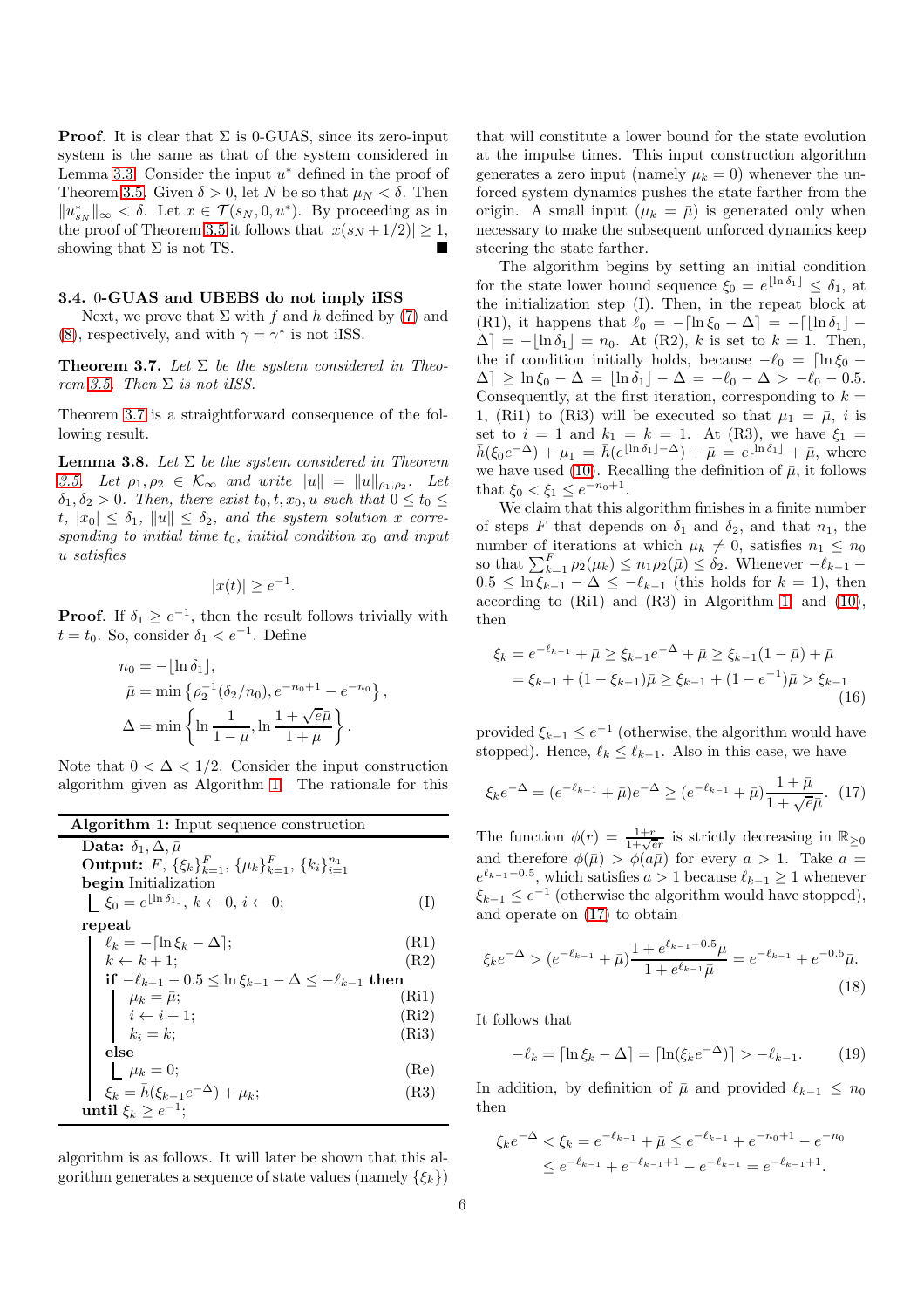Application of ln to the latter inequality yields

$$
\ln \xi_k - \Delta \le -\ell_{k-1} + 1,
$$

and since the right-hand side is integer valued, then also

$$
-\ell_k = \lceil \ln \xi_k - \Delta \rceil \le -\ell_{k-1} + 1. \tag{20}
$$

From  $(19)$  and  $(20)$ , we reach

$$
\ell_k = \ell_{k-1} - 1. \tag{21}
$$

We have thus shown that if (Ri1) to (Ri3) are executed in Algorithm [1,](#page-5-1) so that  $\mu_k = \bar{\mu}$ , then the value  $\xi_k$  subsequently set at (R3) must satisfy

$$
\lceil \ln \xi_k - \Delta \rceil = 1 - \ell_{k-1}
$$

and [\(21\)](#page-6-1) will hold at (R1). As a consequence, the first iteration number k at which it happens that  $\ln \xi_{k-1} - \Delta <$  $-\ell_{k-1}-0.5$  ( $k > 2$  because this does not happen at  $k = 1$ ), then it must be true that  $\xi_{k-1}e^{-\Delta} > e^{-\ell_{k-2}} + e^{-0.5}\bar{\mu} =$  $e^{-\ell_{k-1}-1} + e^{-0.5} \bar{\mu}$ , as follows from [\(18\)](#page-5-4) and [\(21\)](#page-6-1). In this case the if condition in Algorithm [1](#page-5-1) is not satisfied, (Re) is executed, and at (R3) it will happen that

$$
\xi_k = (1 + \sqrt{e})\xi_{k-1}e^{-\Delta} - e^{\lceil \ln \xi_{k-1} - \Delta \rceil - 0.5}
$$
  
=  $(1 + e^{0.5})\xi_{k-1}e^{-\Delta} - e^{0.5}e^{-\ell_{k-1} - 1}$   
 $\geq (1 + e^{0.5})\xi_{k-1}e^{-\Delta} + e^{0.5}(-\xi_{k-1}e^{-\Delta} + e^{-0.5}\bar{\mu})$   
=  $\xi_{k-1}e^{-\Delta} + \bar{\mu} \geq \xi_{k-1} + (1 - e^{-1})\bar{\mu} > \xi_{k-1}.$  (22)

Although in this case  $\xi_k > \xi_{k-1}$ , from (Re), (R3) and the definition of  $\bar{h}$ , then  $\xi_k = \bar{h}(\xi_{k-1}e^{-\Delta}) \leq e^{-\ell_{k-1}}$  and hence still  $\ell_k = \ell_{k-1}$ . As a consequence,  $\xi_k e^{-\Delta} > \xi_{k-1} e^{-\Delta} >$  $e^{-\ell_{k-1}-1} + e^{0.5}\bar{\mu} = e^{-\ell_k-1} + e^{0.5}\bar{\mu}$ . Therefore, the inequality  $\xi_{k-1}e^{-\Delta} > e^{-\ell_{k-1}-1} + e^{-0.5}\bar{\mu}$  holds whenever  $\ln \xi_{k-1} - \Delta < -\ell_{k-1} - 0.5$  and the above derivations show that  $\xi_k > \xi_{k-1}$  whenever  $\ln \xi_{k-1} - \Delta < -\ell_{k-1} - 0.5$ . The sequence  $\{\xi_k\}$  generated by Algorithm [1](#page-5-1) is thus strictly increasing and  $\xi_{k+1} - \xi_k \ge (1 - e^{-1})\bar{\mu} > 0$ , as follows from [\(16\)](#page-5-5) and [\(22\)](#page-6-2). We can thus bound the maximum number of iterations required as

$$
F \le \left\lceil \frac{e^{-1} - e^{-n_0}}{(1 - e^{-1})\bar{\mu}} \right\rceil.
$$

Since the sequence  $\{\xi_k\}_{k=0}^F$  is strictly increasing, then the integer sequence  $\{\ell_k\}_{k=0}^F$  is nonincreasing. Consider the sequence  ${k_i}_{i=1}^{n_1}$ . We have that  $\mu_k \neq 0$  if and only if  $k = k_i$  for some i, and, from the first part of the proof, that  $k_1 = 1$ ,  $\ell_{k_1} = n_0 - 1$  and  $\ell_{k_i} = \ell_{k_i-1} - 1$  for all  $i = 1, ..., n_1$ . Since  $\xi_{k_{n_1}-1} < e^{-1}$ , we have that

$$
-\ell_{k_{n_1}-1} - 0.5 + \Delta \le \ln \xi_{k_{n_1}-1} < -1,
$$

and then  $\ell_{k_{n_1}-1} \geq 1$ . In consequence  $\ell_{k_{n_1}} = \ell_{k_{n_1}-1} - 1 \geq$ 0. Since  $n_0 - 1 \ge \ell_{k_1} - \ell_{k_{n_1}} \ge n_1 - 1$ , it follows that  $n_1 \leq n_0$ .

Next, consider the quantities produced by Algorithm [1.](#page-5-1) Let  $N \in \mathbb{N}$  be such that  $\Delta_N = 2^{-(N+1)} < \Delta$  and  $2^N > F$ . Define the input u via  $u(\tau_{N,k}) = \mu_k$  for  $k = 1, \ldots, F$  and  $u(t) = 0$  otherwise. Note that  $||u|| \leq \delta_2$ . Consider the solution x corresponding to initial time  $s_N$ , initial condition  $\delta_1$  and input u. We have  $x(\tau_{N,1}^-) = \delta_1 e^{-\Delta_N} \ge \delta_1 e^{-\Delta}$ . Then

<span id="page-6-0"></span>
$$
x(\tau_{N,1}) = h(\tau_{N,1}, \delta_1 e^{-\Delta_N}, u(\tau_{N,1}))
$$
  
\n
$$
\geq h(\tau_{N,1}, \delta_1 e^{-\Delta}, u(\tau_{N,1})) = \bar{h}(\delta_1 e^{-\Delta}) + \mu_1
$$

<span id="page-6-1"></span>where the last equality follows from the fact that  $\sigma(\tau_{N,k}) =$ 0 for all  $\tau_{N,k}$  since  $\tau_{N,k} \in [s_N, s_N + 1/2].$ 

Then  $x(\tau_{N,1}) \ge \bar{h}(\xi_0 e^{-\Delta}) + \mu_1 = \xi_1$ . By induction, we can prove that  $x(\tau_{N,i}) \geq \xi_i$  for  $i = 1, 2, ..., F$ . Suppose that  $x(\tau_{N,i}) \geq \xi_i$  for some *i*. This already holds for  $i = 1$ . Then,  $x(\tau_{N,i+1}^{-}) = x(\tau_{N,i})e^{-\Delta_N} \geq x(\tau_{N,i})e^{-\Delta}$  and

$$
x(\tau_{N,i+1}) = h(\tau_{N,i+1}, x(\tau_{N,i+1}^{-}), u(\tau_{N,i+1}))
$$
  
\n
$$
\geq h(\tau_{N,i+1}, \xi_i e^{-\Delta}, u(\tau_{N,i+1}))
$$
  
\n
$$
= \bar{h}(\xi_i e^{-\Delta}) + \mu_{i+1} = \xi_{i+1},
$$

where we have used the properties and definition of  $h$  and the facts that  $\xi_i \leq 1$  and  $\sigma(\tau_{N,i+1}) = 0$ .

As a consequence, it will happen that  $x(\tau_{N,F}) \geq \xi_F \geq$  $e^{-1}$ , and the result is established with  $\xi = \delta_1$ ,  $t_0 = s_N$  and  $t = \tau_{N,F}.$ 

<span id="page-6-2"></span>**Proof of Theorem [3.7.](#page-5-0)** Suppose that  $\Sigma$  is iISS. Then there exist  $\beta \in \mathcal{KL}$  and  $\alpha$ ,  $\rho_1$  and  $\rho_2 \in \mathcal{K}_{\infty}$  such that [\(6\)](#page-2-8) holds. Pick any  $\delta > 0$  so that  $\beta(\delta, 0) + \delta < \alpha(e^{-1})$ . Then, for all  $t_0 \geq 0$ ,  $|x_0| \leq \delta$ ,  $u \in \mathcal{U}$  such that  $||u||_{\rho_1, \rho_2} \leq \delta$  and  $t \ge t_0$ , if  $x \in \mathcal{T}(t_0, x_0, u)$  then for all  $t \ge t_0$ 

$$
\alpha(|x(t)|) \leq \beta(|x(t_0)|, t - t_0) + ||u||_{\rho_1, \rho_2} \leq \beta(\delta, 0) + \delta < \alpha(e^{-1}).
$$

Therefore  $|x(t)| < e^{-1}$  for all  $t \geq t_0$ . Since the latter contradicts Lemma [3.8,](#page-5-6) it follows that  $\Sigma$  is not iISS.

We emphasize that since  $\gamma = \gamma^*$  is the impulse-time sequence considered in Theorems [3.5,](#page-4-1) [3.6](#page-4-2) and [3.7,](#page-5-0) and since  $\sigma(t) = 0$  for every  $t \in \gamma^*$ , then we have actually shown that the given negative results hold for an impulsive system with time-invariant flow and jump maps (recall Remark [3.1\)](#page-3-3).

#### 4. Discussion

The results obtained in Section [3](#page-2-9) show that the 0- GUAS property as usually defined for impulsive systems is too weak for the system with inputs/disturbances to inherit any kind of meaningful stability with respect to small inputs. In fact, Theorems [3.5](#page-4-1) and [3.6](#page-4-2) show that the state of an impulsive system may be not small even when the initial condition and the inputs are small in magnitude. Lemma [3.8](#page-5-6) shows that irrespective of the way in which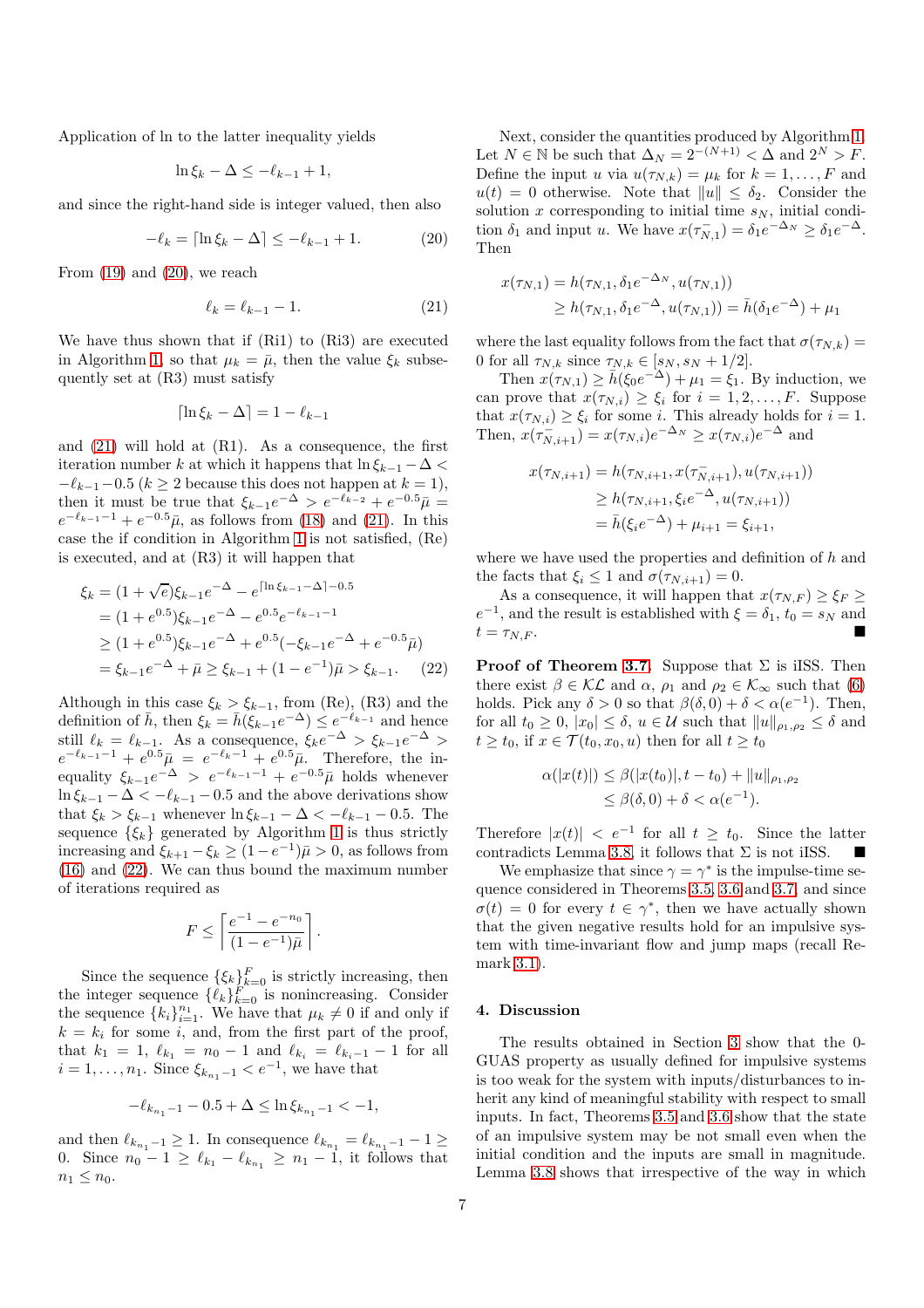the energy of an input is defined, the magnitude of a solution corresponding to an arbitrarily small initial condition and to an input with arbitrarily small energy may be not necessarily small.

One main reason for this lack of robustness is the fact that even if Zeno behavior is ruled out from admissible impulse-time sequences, i.e. impulse-time sequences cannot have finite limit points, impulses can occur arbitrarily frequently as time progresses. This is the case for the sequence  $\gamma^*$  defined in Section [3.](#page-4-3) When the initial time is not fixed, such as in the currently considered time-varying case, an appropriately large initial time can make impulses as frequent as desired even if the elapsed time  $t - t_0$  is small. Although in practice it would be reasonable to assume that impulses cannot occur infinitely often, in some settings one cannot upper bound the number of impulses a priori in relation to elapsed time. Therefore, the 0- GUAS property as usually defined for impulsive systems is, mathematically, not very useful in the analysis/design of real world systems where the existence of modeling errors or disturbances is unavoidable, unless the number of impulses could be bounded in relation to elapsed time. Note that this type of bound on the number of impulses exists in the case of fixed dwell-time or average dwelltime sequences and, most generally, UIB sequences as per [Haimovich and Mancilla-Aguilar \(2018a\)](#page-7-20).

These facts show the need for a stronger stability concept for impulsive systems. One way of strengthening stability is to mimic that considered in the theory of hybrid systems [\(Goebel et al., 2012\)](#page-7-17) by taking into account, in the decaying term appearing in [\(4\)](#page-2-0), the number of impulsetime instants contained in the interval  $(t_0, t]$ , namely  $N(t_0, t)$ . This is achieved, for example, replacing the term  $\beta(|x(t_0)|, t (t_0)$  by  $\beta(|x(t_0)|, t-t_0+N(t_0, t))$  (see Mancilla-Aguilar and Haimovichtrol (RPIC), Bahía Blanca, Argentina. Accepted. Available at [2019\)](#page-8-1). It can be easily shown that 0-GUAS in the usual sense implies this stronger 0-GUAS whenever the number of impulses that occur can be bounded in relation to elapsed time, a property that we referred to as the uniform incremental boundedness (UIB) of the impulse-time se-quences (see [Haimovich and Mancilla-Aguilar, 2018a;](#page-7-20) Mancilla-Aguilarel and Haimovich, /rnc.4705. [2019\)](#page-8-1).

In a forthcoming paper we will show that with this stronger definition of stability, 0-GUAS implies the CICS, the TS and the BEICS properties [\(Jayawardhana et al.,](#page-7-22) [2010;](#page-7-22) [Jayawardhana, 2010\)](#page-7-23), where the latter is defined as follows: The system is bounded-energy-input convergingstate (BEICS) if there exist  $\rho_1, \rho_2 \in \mathcal{K}_{\infty}$  such that for all  $x \in \mathcal{T}(t_0, x_0, u)$ , with  $t_0 \geq 0$ ,  $x_0 \in \mathbb{R}^n$ , and  $u \in \mathcal{U}$  such that  $||u_{t_0}||_{\rho_1, \rho_2} < \infty$ , x is forward complete and  $x(t) \to 0$ as  $t \to \infty$ .

## References

<span id="page-7-15"></span>Angeli, D., Sontag, E. D., Wang, Y., 2000. Further equivalences and semiglobal versions of integral input to state stability. Dynamics and Control 10 (2), 127–149.

- <span id="page-7-9"></span>Barreira, L., Valls, C., 2016. Robustness for stable impulsive equations via quadratic Lyapunov functions. Milan J. Math. 84, 63–89, doi:10.1007/s00032-016-0251-8.
- <span id="page-7-5"></span>Briat, C., Seuret, A., 2012. A looped-functional approach for robust stability analysis of linear impulsive systems. Systems and Control Letters 61, 980–988, doi:10.1016/j.sysconle.2012.07.008.
- <span id="page-7-2"></span>Chen, W.-H., Zheng, W. X., 2009a. Input-to-state stability and integral input-to-state stability of nonlinear impulsive systems with delays. Automatica 45, 1481–1488.
- <span id="page-7-3"></span>Chen, W.-H., Zheng, W. X., 2009b. Robust stability and  $h_{\infty}$ -control of uncertain impulsive systems with time-delay. Automatica 45, 109–117, doi:10.1016/j.automatica.2008.05.020.
- <span id="page-7-10"></span>Dashkovskiy, S., Feketa, P., 2017. Input-to-state stability of impulsive systems and their networks. Nonlinear Analysis: Hybrid Systems 26, 190–200.
- <span id="page-7-6"></span>Dashkovskiy, S., Mironchenko, A., 2013. Input-to-state stability of nonlinear impulsive systems. SIAM J. Control and Optimization 51 (3), 1962–1987.<br>Feketa. P., Bai
- <span id="page-7-12"></span>Bajcinca, N., 2019. On robustness of impulsive stabilization. Automatica 104, 48–56, doi:10.1016/j.automatica.2019.02.056.
- <span id="page-7-8"></span>Gao, L., Wang, D., 2016. Input-to-state stability and integral inputto-state stability for impulsive switched systems with time-delay under asynchronous switching. Nonlinear Analysis: Hybrid Systems 20, 55–71.
- <span id="page-7-17"></span>Goebel, R., Sanfelice, R. G., Teel, A. R., 2012. Hybrid dynamical systems: Modeling, stability, and robustness. Princeton University Press.
- <span id="page-7-13"></span>Hahn, W., 1967. Stability of motion. Springer-Verlag.
- <span id="page-7-20"></span>Haimovich, H., Mancilla-Aguilar, J. L., 2018a. A characterization of iISS for time-varying impulsive systems. In: Argentine Conference on Automatic Control (AADECA). Buenos Aires, Argentina, pp. 1–6.
- <span id="page-7-16"></span>Haimovich, H., Mancilla-Aguilar, J. L., 2018b. A characterization of integral ISS for switched and time-varying systems. IEEE Trans. on Automatic Control 63 (2), 578–585.
- <span id="page-7-19"></span>Haimovich, H., Mancilla-Aguilar, J. L., 2019. Strong ISS implies strong iISS for time-varying impulsive systems. Submitted to Automatica. Available at http://arxiv.org/abs/1909.00858.
- <span id="page-7-18"></span>Haimovich, H., Mancilla-Aguilar, J. L., Cardone, P., 2019. A characterization of strong iISS for time-varying impulsive systems. In:
- XVIII Reunión de Trabajo en Procesamiento de la Información y https://arxiv.org/abs/1907.11673.
- <span id="page-7-1"></span>Hespanha, J. P., Liberzon, D., Teel, A., 2008. Lyapunov conditions for input-to-state stability of impulsive systems. Automatica 44 (11), 2735–2744.
- <span id="page-7-11"></span>Hong, S., Zhang, Y., 2019. Input/output-to-state stability of impulsive switched delay systems. Int. Journal of Robust and Nonlinear
- <span id="page-7-23"></span>Jayawardhana, B., 2010. State convergence of dissipative nonlinear systems given bounded-energy input signal. SIAM J. Control and Optimization 48 (6), 4078–4088.
- <span id="page-7-22"></span>Jayawardhana, B., Ryan, E., Teel, A., 2010. Bounded-energy-input convergent-state property of dissipative nonlinear systems: an iISS approach. IEEE Trans. on Automatic Control 55 (1), 159– 164.
- <span id="page-7-0"></span>Lakshmikantham, V., Bainov, D., Simeonov, P. S., 1989. Theory of impulsive differential equations. Vol. 6 of Modern Applied Mathematics. World Scientific.
- <span id="page-7-21"></span>Lin, Y., Sontag, E. D., Wang, Y., 1996. A smooth converse Lyapunov theorem for robust stability. SIAM J. Control and Optimization 34 (1), 124–160.
- <span id="page-7-7"></span>Liu, B., Dou, C., Hill, D. J., 2014. Robust exponential input-to-state stability of impulsive systems with an application in micro-grids. Systems and Control Letters 65, 64–73.
- <span id="page-7-4"></span>Liu, J., Liu, X., Xie, W.-C., 2011. Input-to-state stability of impulsive and switching hybrid systems with time-delay. Automatica 47, 899–908.
- <span id="page-7-14"></span>Mancilla-Aguilar, J. L., Haimovich, H., 2017. On zero-input stability inheritance for time-varying systems with decaying-to-zero input